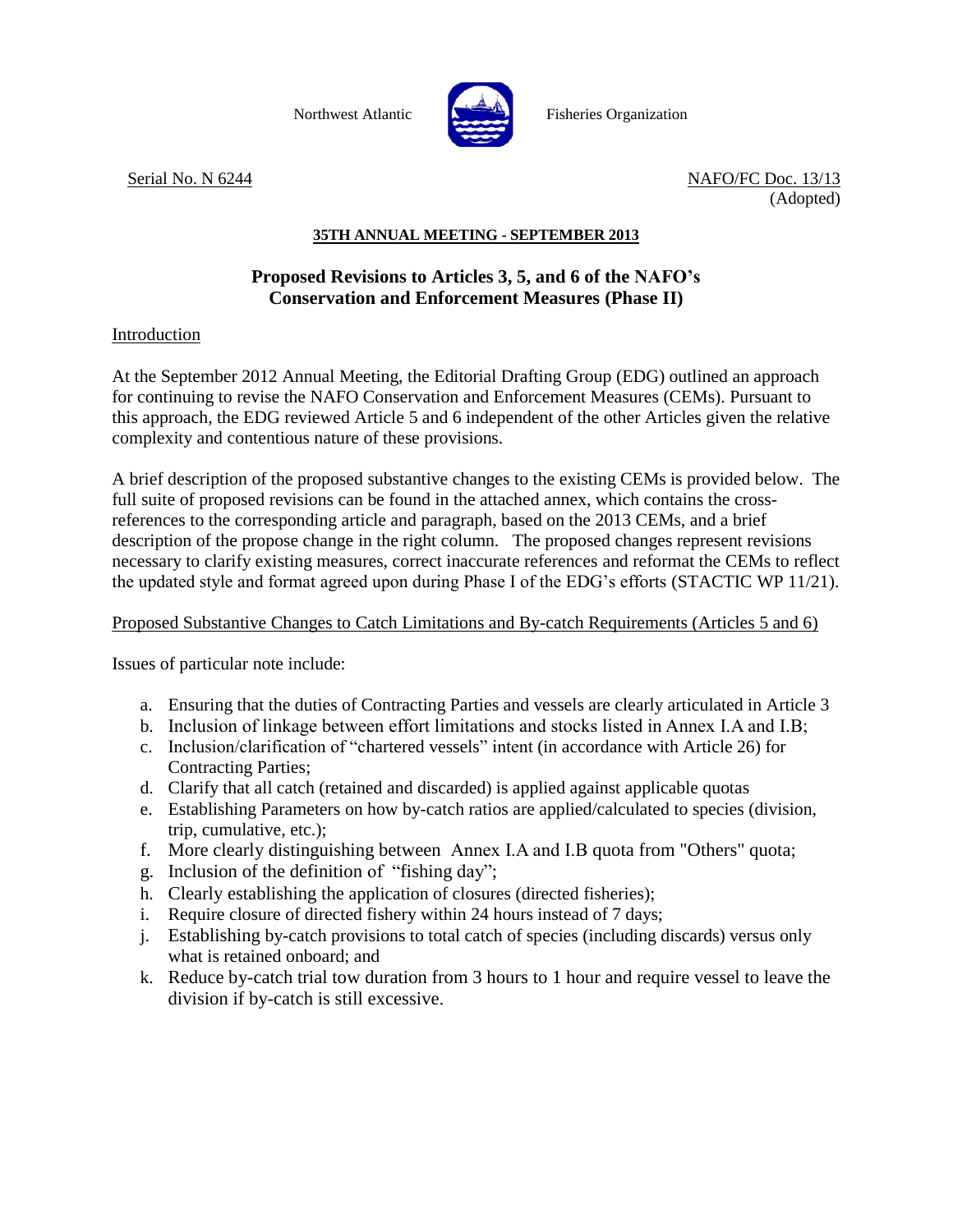| <b>PROPOSED NEW TEXT</b>                                                                                                                                                                                                                                                                                                                 | <b>OLD</b><br><b>REFERENCE</b>                                                                                                                                     |
|------------------------------------------------------------------------------------------------------------------------------------------------------------------------------------------------------------------------------------------------------------------------------------------------------------------------------------------|--------------------------------------------------------------------------------------------------------------------------------------------------------------------|
| Article 3 - Duties of the Contracting Parties and Vessels                                                                                                                                                                                                                                                                                |                                                                                                                                                                    |
| 1. Each Contracting Party shall ensure that every fishing vessel entitled to fly its flag operating in the Regulatory Area<br>complies with the relevant CEM; and<br>2. Each fishing vessel operating in the Regulatory Area shall perform the relevant duties set out in the CEM and comply<br>with the relevant provisions of the CEM. | Article 3 reformatted<br>to address<br><b>STACTIC Chair</b><br>concern about<br>applicability of<br>measures to both<br><b>Contracting Parties</b><br>and vessels. |
|                                                                                                                                                                                                                                                                                                                                          |                                                                                                                                                                    |
| <b>Article 5 - Catch and Effort Limitations</b>                                                                                                                                                                                                                                                                                          | Revised title to<br>reflect<br>reorganization                                                                                                                      |
| 1. Each Contracting Party shall ensure that:                                                                                                                                                                                                                                                                                             | New sentences for<br>clarity including<br>chartered vessels                                                                                                        |
| (a) all vessels, including vessels chartered in accordance with Article 26, are subject to the catch and effort limitations<br>specified in this Article;                                                                                                                                                                                |                                                                                                                                                                    |
| (b) all catch and effort limitations shall apply to stocks identified in Annex I.A and I.B; and                                                                                                                                                                                                                                          |                                                                                                                                                                    |
| (c) unless otherwise stated, all quotas shall be expressed as live weight, in metric tonnes.                                                                                                                                                                                                                                             |                                                                                                                                                                    |
| 2. For any one haul, the species which comprises the largest percentage, by weight, of the total catch in the haul shall be<br>considered as being taken in a directed fishery for the stock concerned.                                                                                                                                  | Article $6.3$ (a)<br>revised and moved<br>for clarity and better<br>flow and<br>consistency for                                                                    |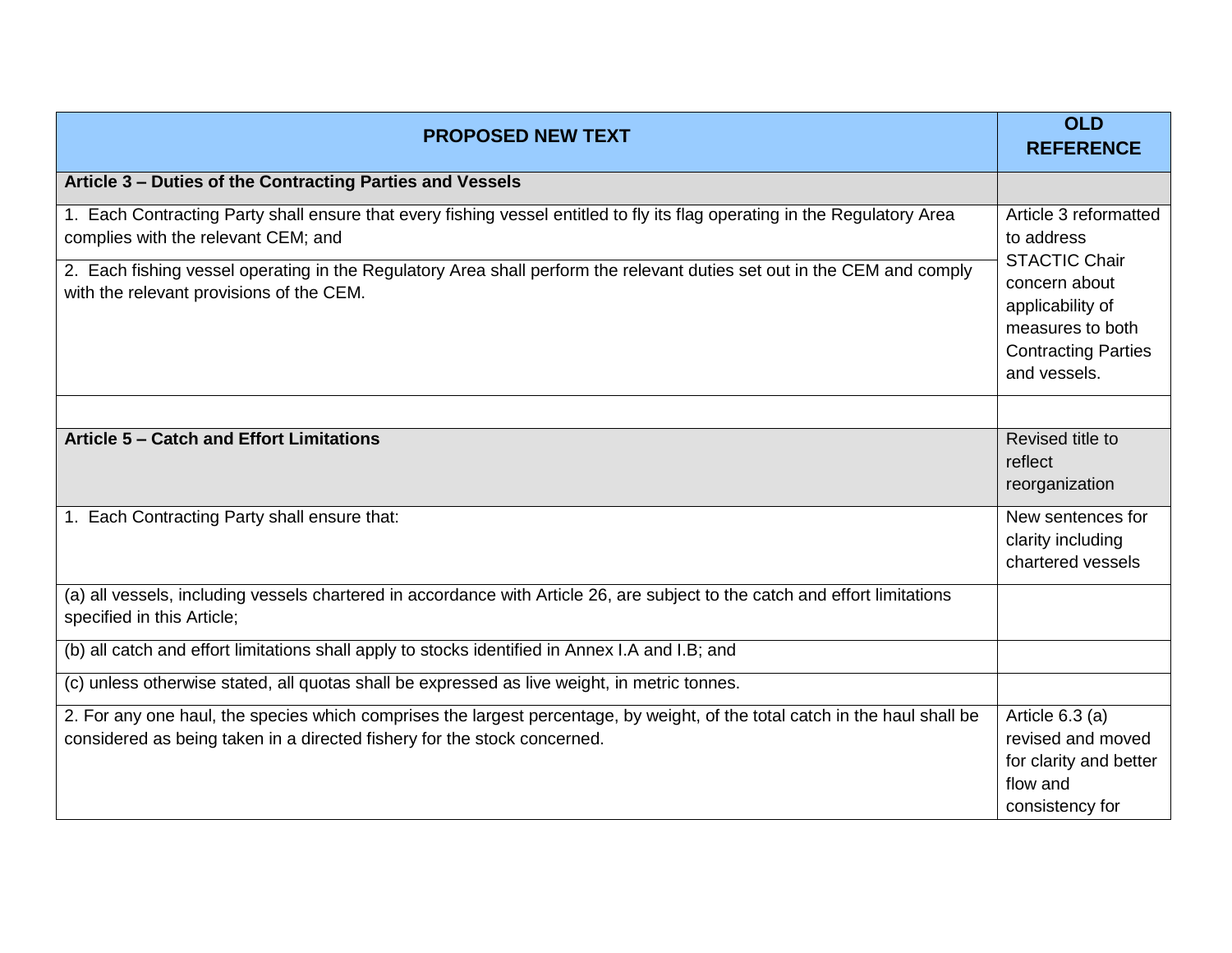|                                                                                                                                                                                                                                                                                                                                                   | Articles 5 and 6                                                                                                           |
|---------------------------------------------------------------------------------------------------------------------------------------------------------------------------------------------------------------------------------------------------------------------------------------------------------------------------------------------------|----------------------------------------------------------------------------------------------------------------------------|
|                                                                                                                                                                                                                                                                                                                                                   |                                                                                                                            |
| <b>Quotas and Effort</b>                                                                                                                                                                                                                                                                                                                          |                                                                                                                            |
| 3. For stocks identified in Annex I.A or I.B caught within the Regulatory area by vessels entitled to fly its flag, each<br><b>Contracting Party shall:</b>                                                                                                                                                                                       |                                                                                                                            |
| (a) limit the catch, by its vessels so that the quota allocated to that Contracting Party in accordance with Annex I.A is not<br>exceeded;                                                                                                                                                                                                        | Article 5.1 revised to<br>separate allocated<br>quota from "Others"<br>for clarity.                                        |
| (b) ensure that all species from stocks listed in Annex I.A, caught by its vessels, are counted against the quota allocated<br>to that Contracting Party;                                                                                                                                                                                         | New paragraph to<br>ensure that<br><b>Contracting Parties</b><br>count all applicable<br>catch against<br>allocated quotas |
| (c) be permitted to fish for stocks in which it has not been allocated a quota in accordance with Annex I.A, hereafter<br>referred to as "Others" quota, if such quota exists and notification of closure has not been given by the Executive<br>Secretary in accordance with paragraph 12 (c) of this Article;                                   | Article $5.1 + 5.3$<br>revised to separate<br>"Others" from<br>allocated quota for<br>clarity                              |
| (d) notify the Executive Secretary, by electronic means, of the names of vessels that intend to fish the "Others" quota, at<br>least 48 hours in advance of each entry, and after a minimum of 48 hours of absence from the Regulatory Area. This<br>notification shall, if possible, be accompanied with an estimate of the projected catch; and | Article 5.3 revised<br>for clarity                                                                                         |
| (e) limit its fishing activities for shrimps in Division 3M in accordance with the fishing effort in Annex I.B.                                                                                                                                                                                                                                   | Article 9.1                                                                                                                |
| 4. When no agreement can be reached by the Fisheries Commission on a NAFO managed stock, through either<br>consensus or vote, the Fisheries Commission shall maintain the existing relative percentage quota shares for that stock,                                                                                                               | Article 5.6                                                                                                                |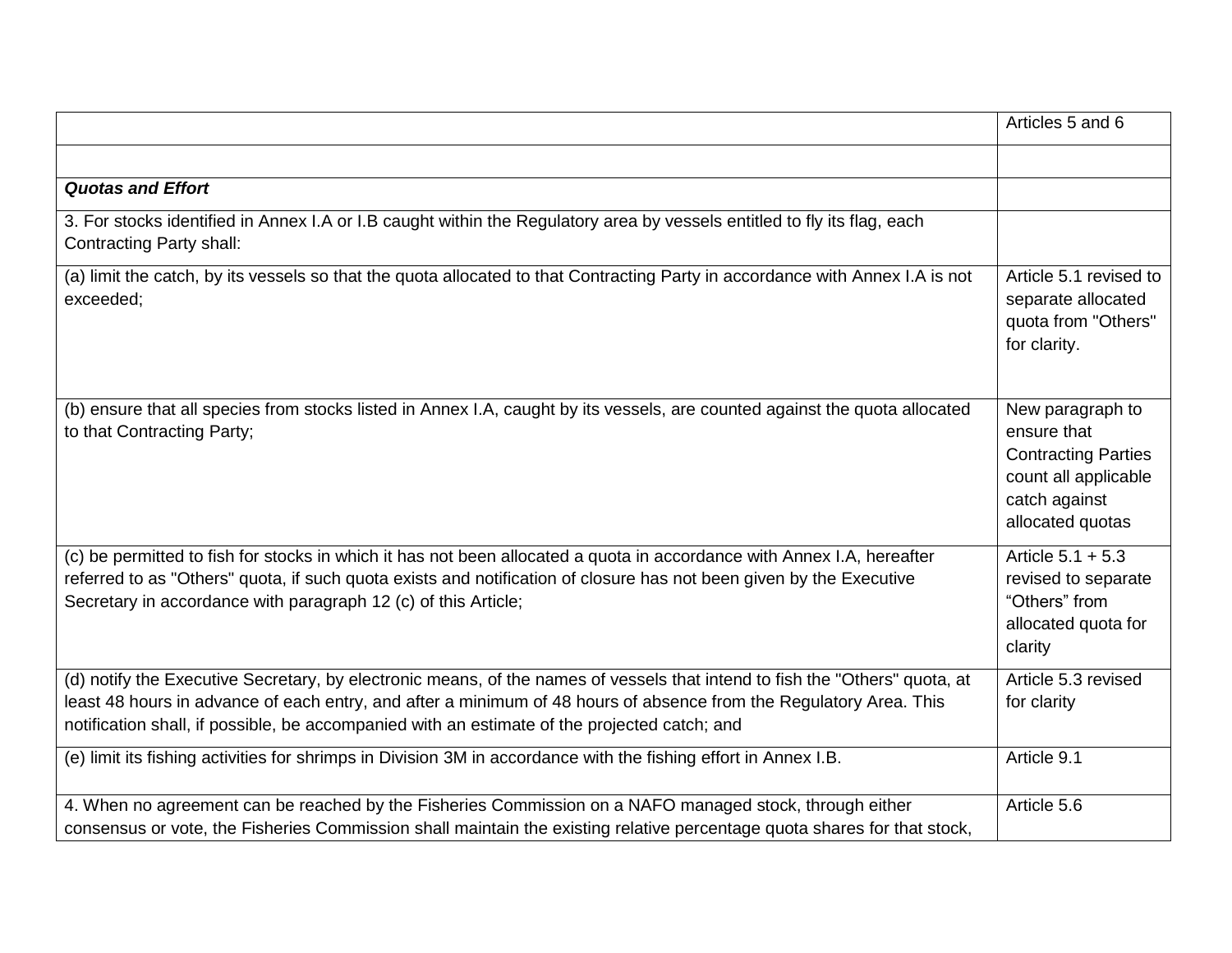| as reflected in Annex I.A and I.B. This shall be deemed to be a proposal of the Fisheries Commission pursuant to Articles                                                                                                                                                                                                                                                                                                                                                             | shortened for clarity                                            |
|---------------------------------------------------------------------------------------------------------------------------------------------------------------------------------------------------------------------------------------------------------------------------------------------------------------------------------------------------------------------------------------------------------------------------------------------------------------------------------------|------------------------------------------------------------------|
| XI and XII of the Convention for the succeeding calendar year.                                                                                                                                                                                                                                                                                                                                                                                                                        |                                                                  |
|                                                                                                                                                                                                                                                                                                                                                                                                                                                                                       |                                                                  |
|                                                                                                                                                                                                                                                                                                                                                                                                                                                                                       |                                                                  |
| Closure of Fisheries for Stocks Listed in Annex I.A and I.B Subject to Quota or Fishing Effort                                                                                                                                                                                                                                                                                                                                                                                        | Revised title for<br>clarity                                     |
| 5. Each Contracting Party shall:                                                                                                                                                                                                                                                                                                                                                                                                                                                      |                                                                  |
| (a) close its fishery for stocks listed in Annex I.A in the Regulatory Area on the date on which the available data indicates<br>that the total quota allocated to that Contracting Party for the stocks concerned will be taken, including the estimated<br>quantity to be taken prior to the closure of the fishery, discards and estimated unreported catch by all vessels entitled to fly<br>the flag of that Contracting Party;                                                  | Article 5.2 (a)<br>revised for clarity                           |
| (b) ensure its vessels immediately cease fishing activities that may result in catch, when notified by the Executive<br>Secretary in accordance with paragraph 12(b) of this Article that the quota allocated to that Contracting Party has been<br>fully taken. If the Contracting Party can demonstrate that it still has quota available for that stock in accordance with<br>paragraph 6 of this Article, the vessels of that Contracting Party may resume fishing on that stock; | Article 5.7 revised<br>for clarity                               |
| (c) close its shrimp fishery in Division 3M when the number of fishing days allocated to that Contracting Party is reached.<br>The number of fishing days in respect of each vessel shall be determined using VMS positional data within Division 3M,<br>with any part of a day being considered a full day;                                                                                                                                                                          | Article 9.3 revised<br>for clarity                               |
| (d) promptly notify the Executive Secretary of the date of closure under paragraphs 5(a), (b), and (c) of this Article;                                                                                                                                                                                                                                                                                                                                                               | Article 5.2 (a) with<br>appropriate cross<br>references inserted |
| (e) ensure that no vessels entitled to fly its flag, commence or continue a directed fishery in the Regulatory Area for a<br>particular stock subject to an "Others" quota within 7 days of notification by the Executive Secretary that the quota is<br>taken;                                                                                                                                                                                                                       | Articles $5.4 + 5.5$                                             |
| (f) close its fishery for 3M Redfish when notified by the Executive Secretary that the 3M Redfish TAC has been taken, and                                                                                                                                                                                                                                                                                                                                                             | Article 5.2(b)<br>shortened for clarity                          |
| (g) ensure that, after a closure of its fishery pursuant to this paragraph, no more fish of the stock concerned is retained on                                                                                                                                                                                                                                                                                                                                                        | Article 5.2 (a) $+$ (b)                                          |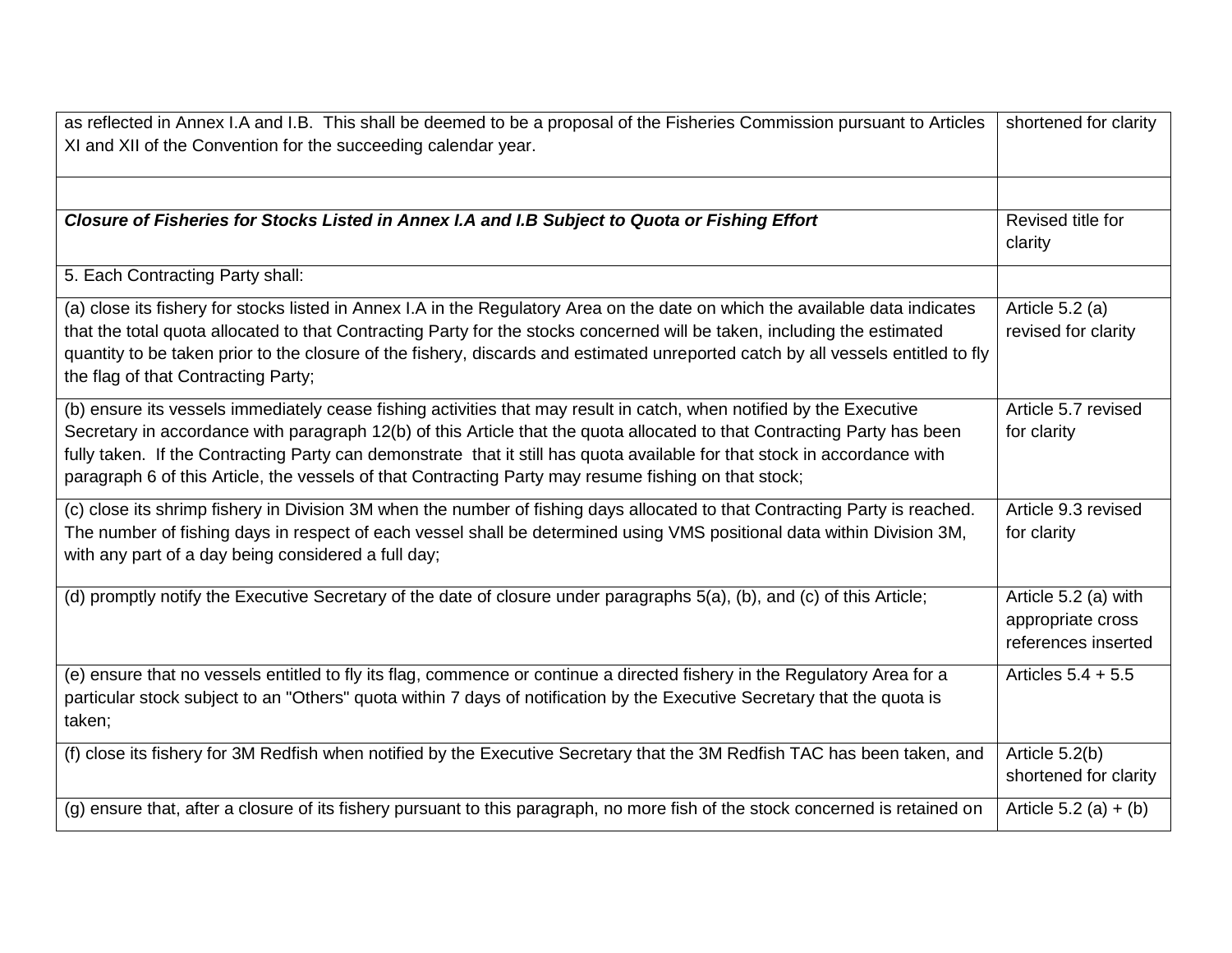| board the vessels entitled to fly its flag unless otherwise authorized by the CEM.                                                                                                                                                                                                                       |                                         |
|----------------------------------------------------------------------------------------------------------------------------------------------------------------------------------------------------------------------------------------------------------------------------------------------------------|-----------------------------------------|
|                                                                                                                                                                                                                                                                                                          |                                         |
| <b>Re-opening of a Closed Fishery</b>                                                                                                                                                                                                                                                                    |                                         |
| 6. A fishery that has been closed according to paragraph 5 of this Article may be re-opened within 15 days of notification<br>by the Executive Secretary in accordance with paragraph 12 of this Article:                                                                                                | Article 5.7 and 5.11<br>combined        |
| (a) if the Executive Secretary confirms that a Contracting Party has demonstrated that there is remaining quota available<br>from its original allocation; or                                                                                                                                            |                                         |
| (b) if a quota transfer from another Contracting Party, in accordance with paragraph 9 of this Article, results in additional<br>quota for the particular stock subject to closure.                                                                                                                      |                                         |
|                                                                                                                                                                                                                                                                                                          |                                         |
| <b>Quota Adjustments</b>                                                                                                                                                                                                                                                                                 |                                         |
| 7. Catch in excess of a quota allocated to a Contracting Party may result in a deduction of allocations of that stock during<br>a future quota period, if so decided by the Fisheries Commission. Such a deduction:                                                                                      | Articles 5.7, 5.8, and<br>5.10 combined |
| (a) will be considered independently from any quota adjustment that may be decided by the Fisheries Commission;                                                                                                                                                                                          |                                         |
| (b) shall not increase the quota allocated on that stock to any other Contracting Party, unless the Fisheries Commission<br>determines that the increase will not cause further harm to the stock; and                                                                                                   |                                         |
| (c) shall not affect the allocation of any other quota to that Contracting Party.                                                                                                                                                                                                                        |                                         |
| 8. Catch in excess of an "Others" quota may result in temporary or permanent adjustments to fishing opportunities of the<br>relevant Contracting Party, if so decided by the Fisheries Commission, as appropriate measures to compensate for<br>damage caused to the stock when a Contracting Party has: | Article 5.9 revised<br>for clarity      |
| (a) allowed vessels entitled to fly its flag to harvest stocks allocated to "Others" quota without reporting its intention to fish<br>on that quota to the Executive Secretary in accordance with paragraph 3(d) of this Article;                                                                        |                                         |
| (b) failed to report catches taken under such a quota by vessels entitled to fly its flag; or                                                                                                                                                                                                            |                                         |
| (c) permitted vessels entitled to fly its flag to continue a directed fishery under such quota after this fishery had been                                                                                                                                                                               |                                         |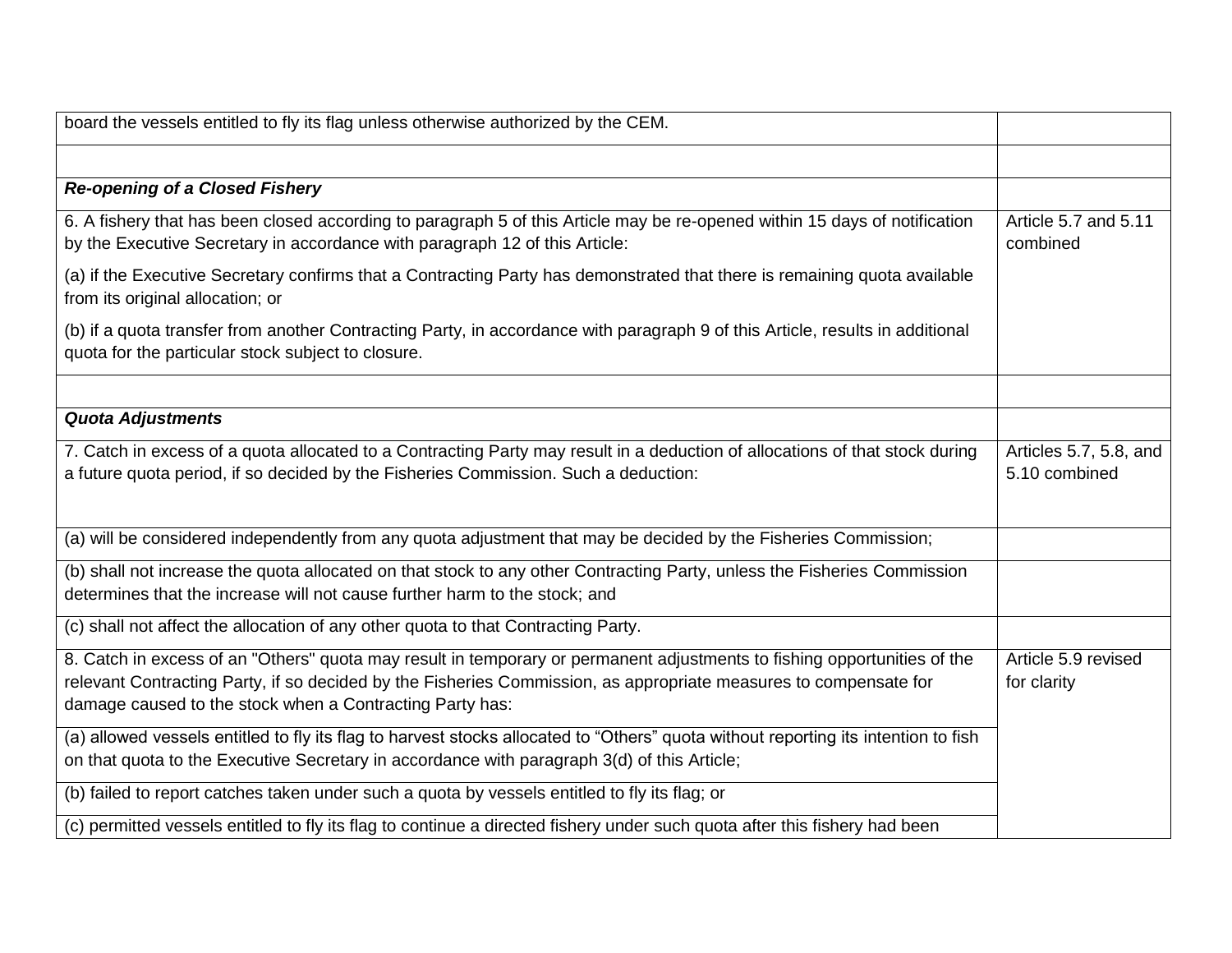| closed following notification by the Executive Secretary, in accordance with paragraph 12 of this Article.                                                                                                                                                                                                                                                               |                                                                                                      |
|--------------------------------------------------------------------------------------------------------------------------------------------------------------------------------------------------------------------------------------------------------------------------------------------------------------------------------------------------------------------------|------------------------------------------------------------------------------------------------------|
|                                                                                                                                                                                                                                                                                                                                                                          |                                                                                                      |
| <b>Transfer of Quotas</b>                                                                                                                                                                                                                                                                                                                                                |                                                                                                      |
| 9. A Contracting Party may partly or fully transfer its allocated quota under Annex I.A to another Contracting Party,<br>subject:                                                                                                                                                                                                                                        | Articles 5.11 and<br>5.12 combined for<br>clarity on the date<br>the transfer is<br>effective        |
| (a) to the consent of the receiving Contracting Party; and                                                                                                                                                                                                                                                                                                               |                                                                                                      |
| (b) prior notification of the transfer to the Executive Secretary, which shall state the date of the transfer's entry into force.                                                                                                                                                                                                                                        |                                                                                                      |
| 10. Transfers are not permitted for stocks under the "Others" quota.                                                                                                                                                                                                                                                                                                     | New article to clarify<br>FC decision in 2010                                                        |
| 11. Fishing days allocated under Annex I.B for shrimps in Division 3M are not transferable between Contracting Parties.<br>However, chartering arrangements related to fishing days are permitted, subject to the provisions of Article 26.                                                                                                                              | Article 9.5                                                                                          |
|                                                                                                                                                                                                                                                                                                                                                                          |                                                                                                      |
| <b>Duties of the Executive Secretary</b>                                                                                                                                                                                                                                                                                                                                 |                                                                                                      |
| 12. The Executive Secretary:                                                                                                                                                                                                                                                                                                                                             |                                                                                                      |
| (a) promptly informs all other Contracting Parties of the date of closure of an allocated quota upon notification by a<br>Contracting Party;                                                                                                                                                                                                                             | Article 5.2 (a)                                                                                      |
| (b) informs a Contracting Party within one working day that there is data available indicating that its allocated quota of a<br>particular stock has been taken;                                                                                                                                                                                                         | Article 5.7                                                                                          |
| (c) notifies without delay by electronic means all Contracting Parties of the date on which the available data indicates that<br>total reported catch, including discards, is estimated at 50% for redfish in Division 3M, and equal to 80% and then 100%<br>for any particular stock subject to an "Others" quota, when such quota exists in accordance with Annex I.A; | Articles 5.2 (b) and<br>5.4 revised to add a<br>notification at 80%<br>to apply the<br>precautionary |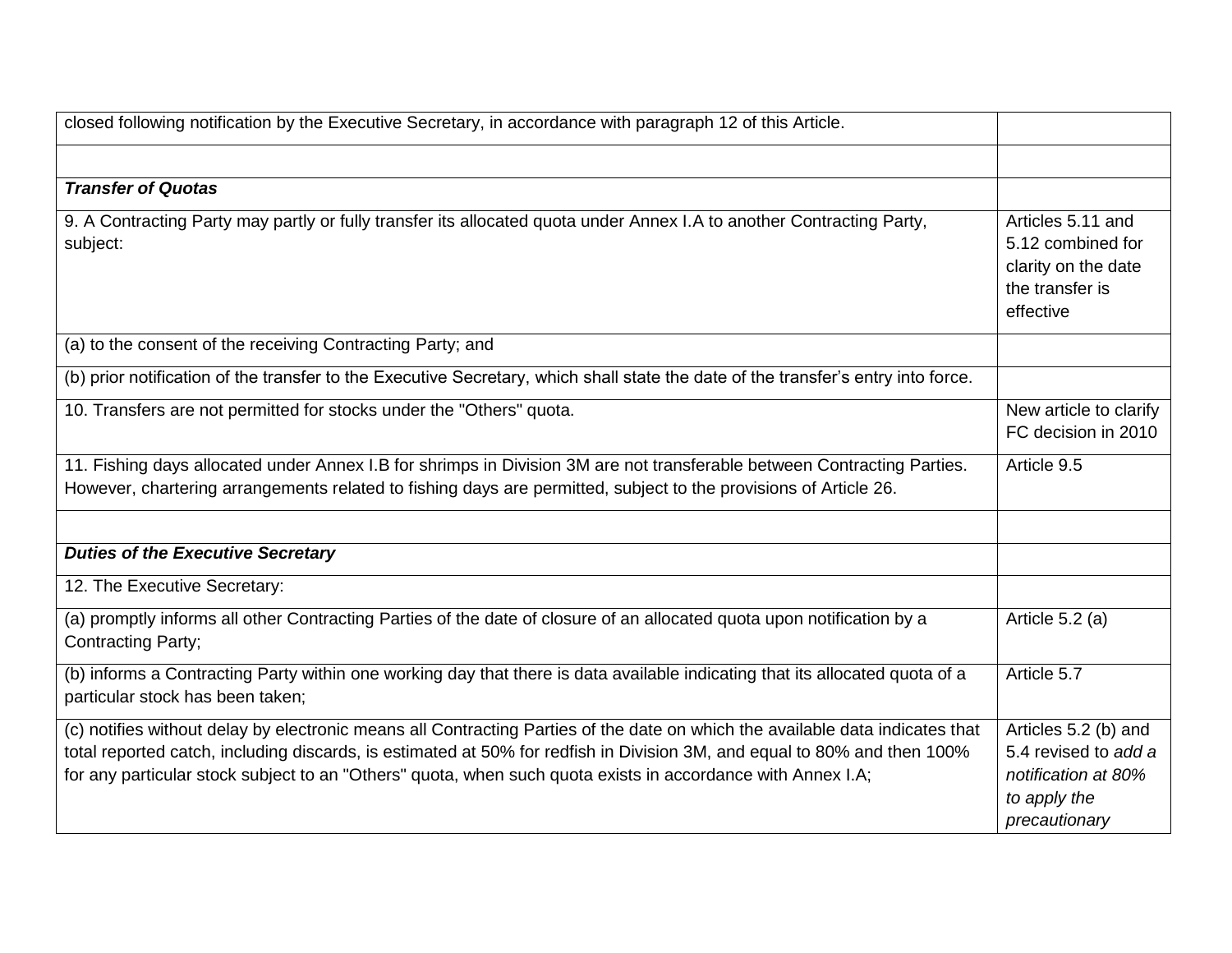|                                                                                                                              | approach and to         |
|------------------------------------------------------------------------------------------------------------------------------|-------------------------|
|                                                                                                                              | clarify applicable      |
|                                                                                                                              | catch                   |
| (d) reports without delay to the Fisheries Commission when the Contracting Party referred to under paragraph 12 (c) of       | Article 5.7             |
| this Article failed to either cease fishing on that stock or demonstrate that the quota has not been taken within 15 days in |                         |
| accordance with Article 5.5; and                                                                                             |                         |
| (e) informs all Contracting Parties of notifications of quota transfers received.                                            | Article 5.12            |
|                                                                                                                              |                         |
| Article 6 – Retention on Board of Stocks Identified in Annex I.A as By-catch When No Directed Fishery Is                     | Revised title for       |
| <b>Permitted</b>                                                                                                             | clarify                 |
| 1. To the extent possible, each Contracting Party shall ensure that its vessels, including vessels chartered in accordance   | New paragraph           |
| with Article 26, minimize by-catch of species from stock identified in Annex I.A while operating in the Regulatory Area.     |                         |
| 2. A species listed in Annex I.A shall be classified as by-catch when it is taken in a Division where any of the following   | New paragraph for       |
| situations exist:                                                                                                            | clarity                 |
|                                                                                                                              |                         |
| (a) no quota has been allocated to that Contracting Party for that stock in that Division, in accordance with Annex I.A;     | Article $6.1(a)$        |
| (b) a ban on fishing for a particular stock is in force (moratoria), or                                                      | Article 6.1(b)          |
| (c) the "Others" quota for a particular stock has been fully utilized, following notification by the Executive Secretary in  |                         |
| accordance with Article 5.                                                                                                   |                         |
|                                                                                                                              |                         |
| Limits for Species Listed in Annex I.A Retained on Board as By-catch                                                         |                         |
| 3. Each Contracting Party shall ensure that its vessels, including vessels chartered in accordance with Article 26, shall    | Articles $6.1(a) + (b)$ |
| limit the retention on board of species classified as by-catch to the maxima specified below:                                | combined                |
| (a) for Cod in Division 3M and Redfish in 3LN: 1250 kg or 5%, whichever is the greater;                                      | Article 6.1(a)          |
|                                                                                                                              | Editorial coherence     |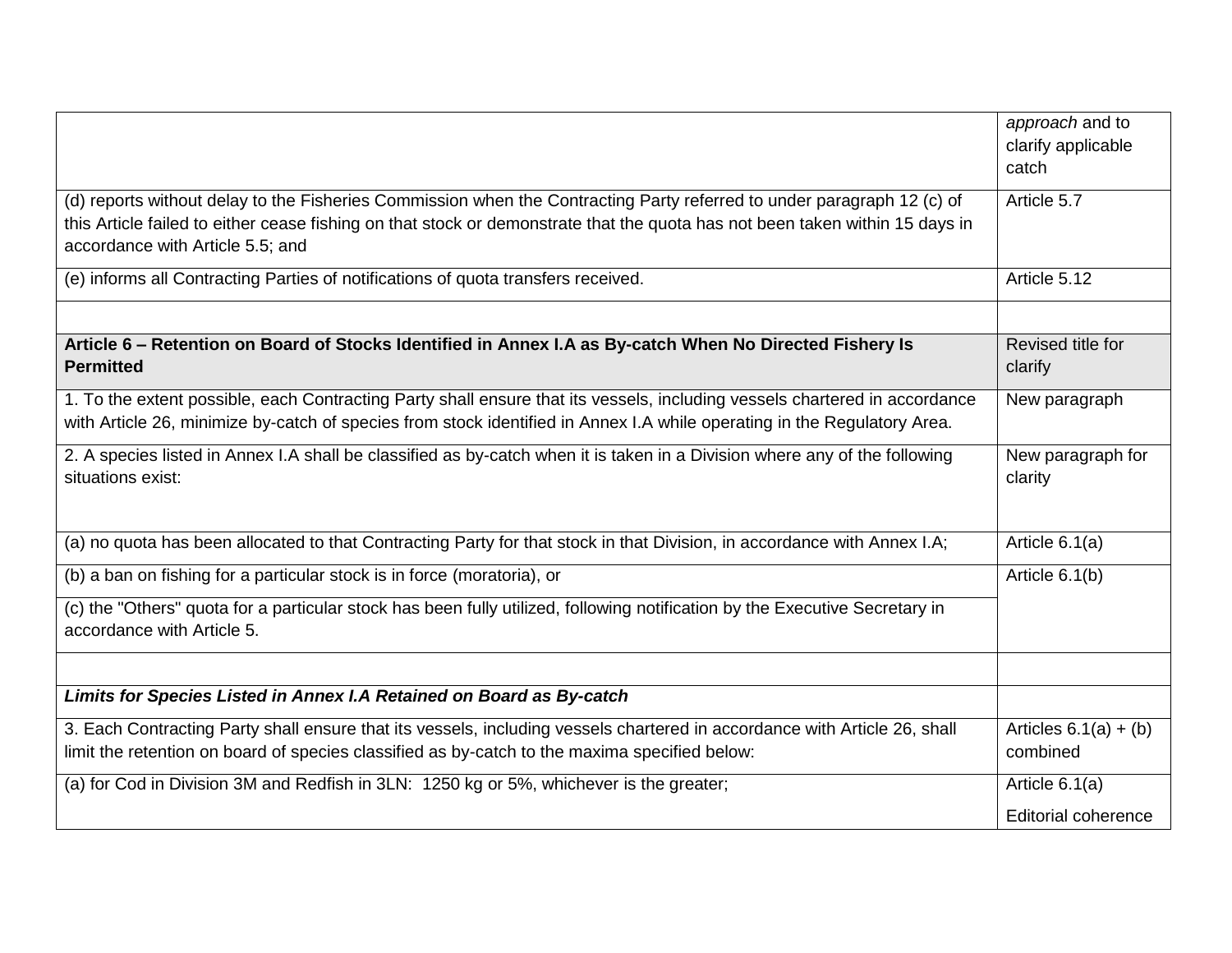|                                                                                                                                                                                                                                                                                                         | with b and c                                                                                                           |
|---------------------------------------------------------------------------------------------------------------------------------------------------------------------------------------------------------------------------------------------------------------------------------------------------------|------------------------------------------------------------------------------------------------------------------------|
| (b) for Cod in Division 3NO: 1000 kg or 4 %, whichever is the greater;                                                                                                                                                                                                                                  | Article 6.1(b)                                                                                                         |
| (c) for all other stocks listed in Annex I.A where no specific quota has been allocated to the flag State Contracting Party:<br>2500 kg or 10%, whichever is the greater, and                                                                                                                           | Article 6.1(a)                                                                                                         |
| (d) where a ban on fishing applies (moratoria), or when the "Others" quota opened to for that stock has been fully utilized:<br>1250 kg or 5%, whichever is the greater.                                                                                                                                | Article 6.1(b)                                                                                                         |
| 4. The limits and percentages in paragraph 3 of this Article are calculated by Division as the percentage, by weight, for<br>each stock of the total catch of stocks listed in Annex I.A retained on board for that Division at the time of inspection, on<br>the basis of the fishing logbook figures. | Article 6.1(c) revised<br>for clarity of the<br>source of the<br>percentage to<br>mitigate potential<br>by-catch-risks |
| 5. By derogation, the calculation of groundfish by-catch levels in paragraph 3 of this Article shall not include the catches of<br>shrimp in the total catch on board.                                                                                                                                  | Article $6.1(c)$                                                                                                       |
| <b>Exceeding By-catch Limits in Any One Haul</b>                                                                                                                                                                                                                                                        |                                                                                                                        |
| 6. Each Contracting Party shall ensure that its vessels:                                                                                                                                                                                                                                                |                                                                                                                        |
| (a) do not conduct directed fisheries for species referred to in paragraph 2 of this Article;                                                                                                                                                                                                           | Article $6.2(a) + 6.3$<br>(a) revised for<br>formatting changes                                                        |
| (b) observe the following, where the weight of any species subject to the by-catch limits exceeds the greater of the limits<br>specified in paragraph 3 of this Article in any one haul:                                                                                                                |                                                                                                                        |
| (i) immediately move a minimum of 10 nautical miles from any position of the previous tow/set throughout the subsequent<br>tow/set;                                                                                                                                                                     | Article 6.2(a)<br>revised for<br>formatting changes                                                                    |
| (ii) leave the Division and not return for at least 60 hours if the by-catch limits specified in paragraph 3 of this Article are                                                                                                                                                                        | Article 6.2(a)<br>revised for clarity on                                                                               |